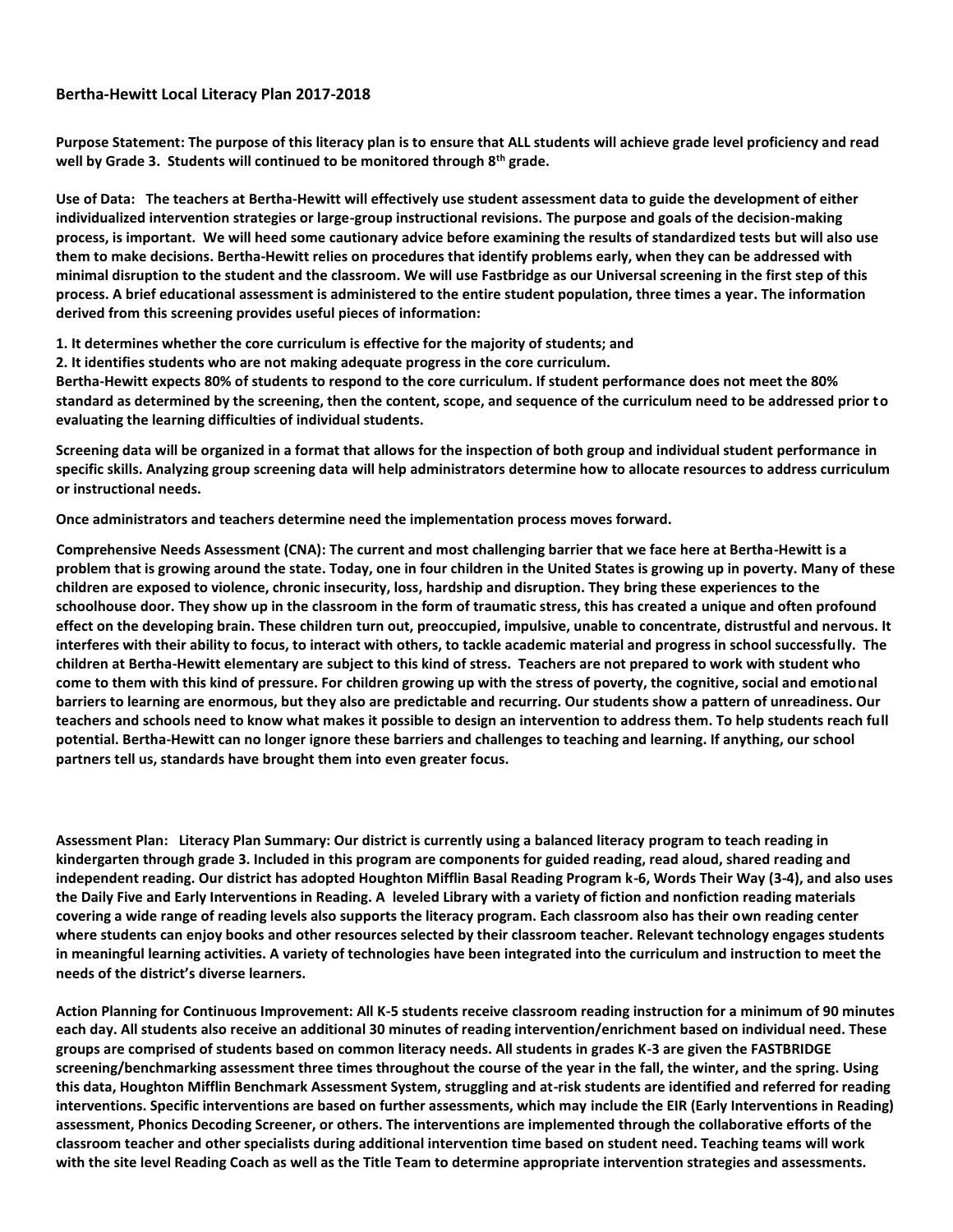**Students who are receiving intensive interventions will be progress monitored weekly to gauge progress and adjust group placement as necessary. If a student is not making adequate progress with the selected research-based intervention, a different research-based intervention is chosen and implemented and/or additional intervention time is added. Students who are not responding to these interventions are referred to the ISD 786: Bertha-Hewitt Public Schools Child Study Team. The Child Study Team will determine what additional support is needed or if they should be assessed for special education services. Parents are informed of their child's progress at every step in the process. The goal of the Bertha-Hewitt School District is to ensure that all learners successfully achieve the Minnesota K-12 Academic Standards in English Language Arts (2010) for their grade level. The standards are aligned with the district's curriculum. Grade level Professional Learning Communities (PLC) assure standards are being taught and learned through identification of essential elements and the development of Unit Maps, Pacing Guides, and Common Formative Assessments. In addition, our district is moving toward Standards Based Learning and Grading.** 

**Evidence-based Intervention: The Bertha-Hewitt School will have a clear plan about what we want our students to learn during each lesson. The effect that such clarity has on student results is 32% greate[r2](http://www.evidencebasedteaching.org.au/evidence-based-teaching-strategies/#footnote_1_752) than the effect of holding high expectations for every student (and holding high expectations has a sizeable effect). All Bertha-Hewitt teachers are expected to post and follow a clear and precise goal for instruction. A Clear lesson goals for teachers and students is expected in every classroom. All lessons will start with show and tell. Teachers are expected to model lessons, telling students that involves** *sharing information or knowledge* **with your students while showing students that involves** *modelling how to do something***. All teachers will check for understanding in all lessons. Teachers will use questions to check for understanding within a lesson. However. Teachers will be trained to always check for understanding before moving onto the next part of their lesson. Techniques such as** *randomized sampling, student answer-boards* **and** *tell-a-friend* **help you to check for understanding before moving on from the show and tell part of your lesson while you can use other questioning techniques at different stages of your lesson. Graphic outlines will be included in lesson design, things such as mind maps, flow-charts and Venn diagrams will be incorporated in lessons to help students summarize. We will also use the technique of practice. Students will be practicing what they learn during** *show and tell***, which in turn should reflect your lesson goal. Practice is not about mindless busy work. Nor does it involve assigning independent tasks that you haven't previously modelled and taught. Practice will be spaced out over time to ensure mastery. Our students will provided Feedback and will be a part of the teacher's evaluation. Giving feedback involves letting your students know how they have performed on a particular task along with ways that they can improve. Unlike praise, which focuses on the student rather than the task, feedback provides your students with a tangible understanding of what they did well, of where they are at, and of how they can improve. Providing multiple opportunities for students to work in groups. Group work is not new, and you can see it in every classroom. However, productive group work is rare. When working in groups, students tend to rely on the person who seems most willing and able to the task at hand. Teachers will provide group work that will increase the productivity of groups, teachers will need to be selective about the tasks they assign to them and the individual role that each group member plays. We will use strategies to teach concepts and also expect students to think about their thinking.**

**Parent and Community Engagement: Within each school's School-wide Plan, there is a parent involvement component. Parent Involvement goals are tied to the school's academic and climate goals, which are based on test data. Activities planned are intentional attempts to assist parents in helping their children meet specified school improvement goals. Examples of activities may include parent informational classes, academic assistance workshops, and make and take workshops.**

**Communication Plan: Grade level goals for the students of ISD #786 will be distributed to all parents within the district, with the expectations that all students will work toward these goals. This district recognizes that some students may need the extra assistance available through the SCRL program to reach these goals. The Bertha-Hewitt School District intends to include parents in all aspects of the district's SCRL program. Communication with parents will include but not limited to: phone calls, emails, through our school website, and though the school Facebook page. Home visit can be scheduled to include parents who wish to be involved but have limitations.** 

**Reporting to Stakeholders; Curriculum development requires the input of different stakeholders such as teachers, school heads, parents, community members, students, district administrators and school boards. Stakeholders can be assured that a good curriculum with the input of teachers will help in achieving the learning objectives and goals. Technology will find its root into the education system, teachers still remain at the center of the student's learning progress. In other words technology must be integrated into the curriculum but it cannot provide a substitute for the roles played by teachers in curriculum development and the general learning process.** 

**Reporting to Parents/Guardians all parents, students and staff will receive notifications, though, our web page, our local newspaper. Our Facebook page and twitter page. We also will hold meetings for parents and guardians to keep them informed on the work of the grant and the daily expectations for students and staff.**